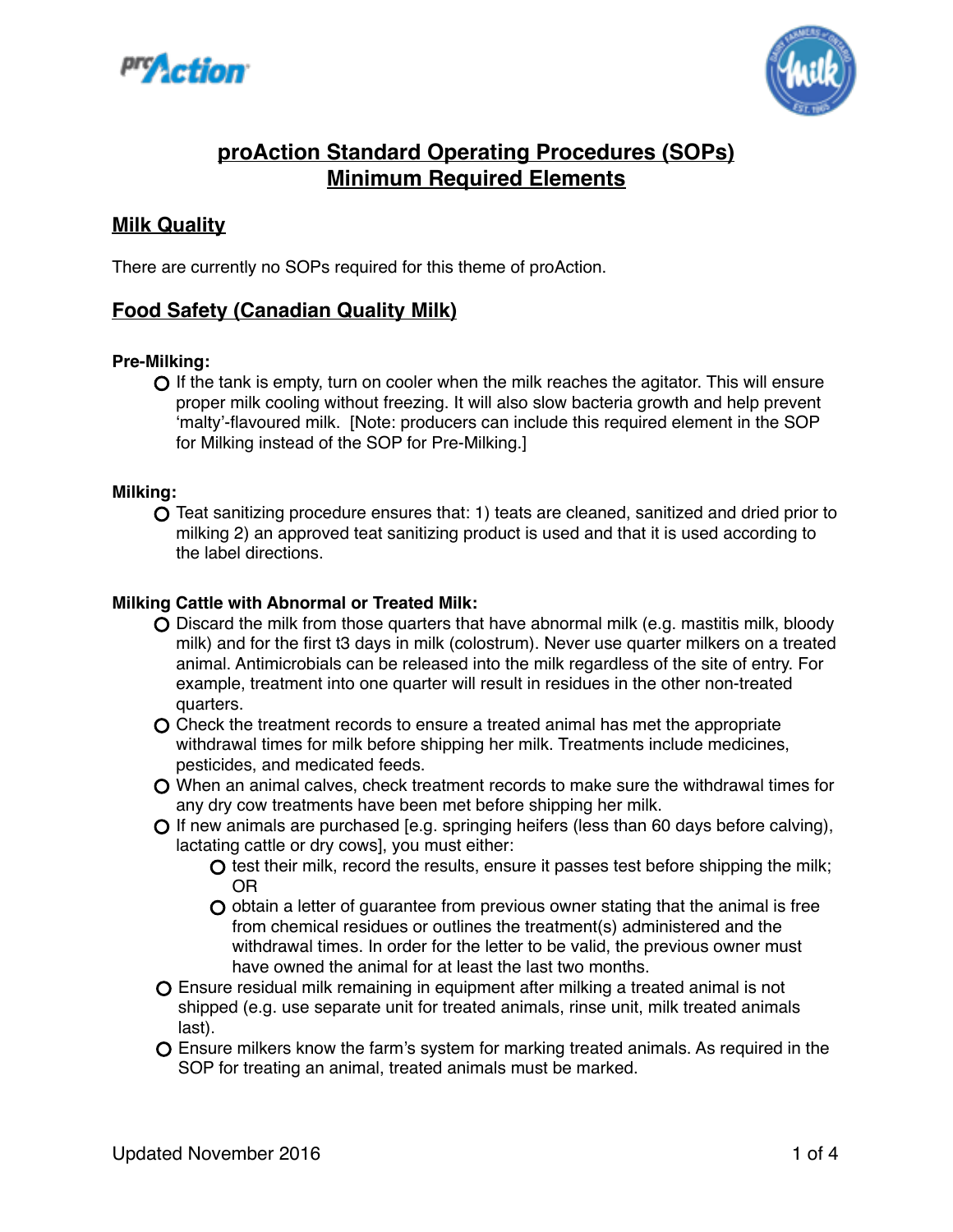

## **Post-Milking Cleaning:**

- O Check and record the milk temperature after each milking (done automatically by some Time Temperature Recorders (TTR)).
- Check and record the cleanliness of milking equipment regularly (e.g. receiver jar and bulk milk tank) for each AMS and each washing system (e.g. two robots washed by a single wash sink, each CIP system sink, and each bulk tank) (minimum acceptable frequency is monthly, weekly is recommended).
- Check and record the temperature of the pre-rinse water (weekly) or wash water (monthly) (done automatically by some TTRs).

# **Treating Cattle:**

- Q Read and follow label direction to determine proper dosage and ensure livestock medicines are administered properly.
- $\Omega$  Use products that are approved in Canada for use in dairy cattle, unless written veterinary directions/veterinary prescription indicates otherwise. This includes only using registered pesticides.
- O Obtain written veterinary directions/veterinary prescription for all treatments given extralabel. In Quebec, all medications administered must be accompanied by a veterinary prescription.
- O Mark treated animals.
- $\Omega$  Record the identity of any animals carrying broken needles and record the site.
- O Record the treatment and appropriate withdrawal dates for both milk and meat.
- $\Omega$  Record treatments fort all cattle on the farm (e.g. calves, heifers, dry cattle, bulls, etc.), including pesticides.

#### **Shipping Cattle:**

 $\bigcirc$  See below - all items have been merged into a single SOP for shipping cattle under the Animal Care theme.

# **Feeding Medicated Feed:**

- Clearly identify all medicated feed storage areas and feed bins indicate that the feed is medicated and indicate the target group of animals the feed is intended for.
- Follow recommended milk and meat withdrawal times for all feed medications and additives.
- Use only approved feed medications and feed additives.
- Use feed medication according to the label written instructions from a veterinarian.
- $\Omega$  Record all animals (e.g. calves, replacement heifers, lactating or dry cattle) being fed medicated feed on the livestock treatment record.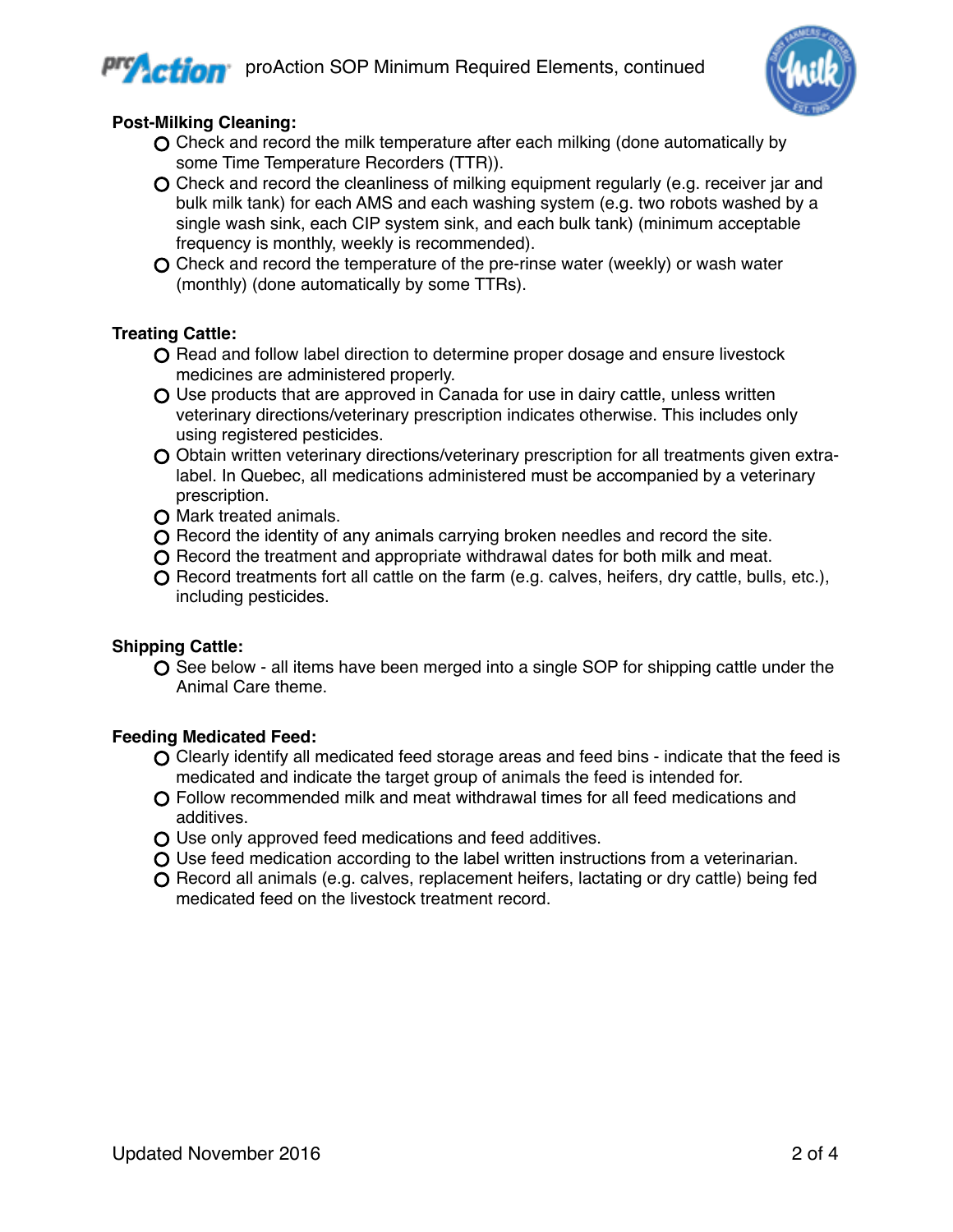



# **Animal Care**

## **Calf Feeding:**

- Feed newborn calves at least 4 litres [for a 45kg (100lb) calf] of good quality colostrum within 12 hours of birth, with the first meal occurring as soon as possible, and no more than 6 hours after birth. A newborn Jersey calf [23kg (50lb)] would need at least 2 litres of good quality colostrum within 12 hours of birth.
- O Feed calves a volume and quality of milk or milk replacer to maintain health, growth and vigour.
- Incrementally increase volume of milk fed during cold weather by about 25% (e.g 8L increases to 10L)

#### **Animal Health Practices:**

#### **Disbudding/dehorning:**

- O Properly and safely restrain the calf using halter/squeeze/other.
- O Before dehorning, administer pain control [state what is used].
- Control bleeding as required by pulling the artery with forceps or using a hot iron to cauterize the artery.

#### **Castration:**

Administer pain control [state what is used] when castrating calves older than 6 months of age (e.g. analgesic). Medications must be administered by a veterinarian, trained veterinary technician or a trained operator.

#### **Supernumerary teat removal:**

Amputate teat with surgical scissors or a scalpel blade.

#### **Branding (hot or freeze):**

Administer pain control as recommended by a veterinarian. Alternative methods of identification should be considered. Face branding is prohibited.

#### **Euthanasia:**

- Promptly euthanize cattle with untreatable conditions, not responding to treatment or not fit for transport.
- Confirm death by checking the animal for breathing, heartbeat and consciousness. Evaluate consciousness by touching the animal's eye (cornea) and noting of the animal blinks. Any eye movement is an indication of sustained or recovering consciousness. A lack of heartbeat and respiration for more than 5 minutes should be used to confirm death.
- O Do not move or leave the animal prior to confirmation of death.

#### **Shipping Cattle:**

- Assess every animal prior to loading (see appendix H of the Code of Practice "should this animal be loaded?")
- Do not transport non-ambulatory animals, animals with a body condition score indicating emaciation or weakness, animals with severe lameness or animals that cannot bear weight on all four legs except to a veterinary clinic for veterinary treatment or diagnosis.
- Do not transport animals that are likely to give birth during the intended journey.